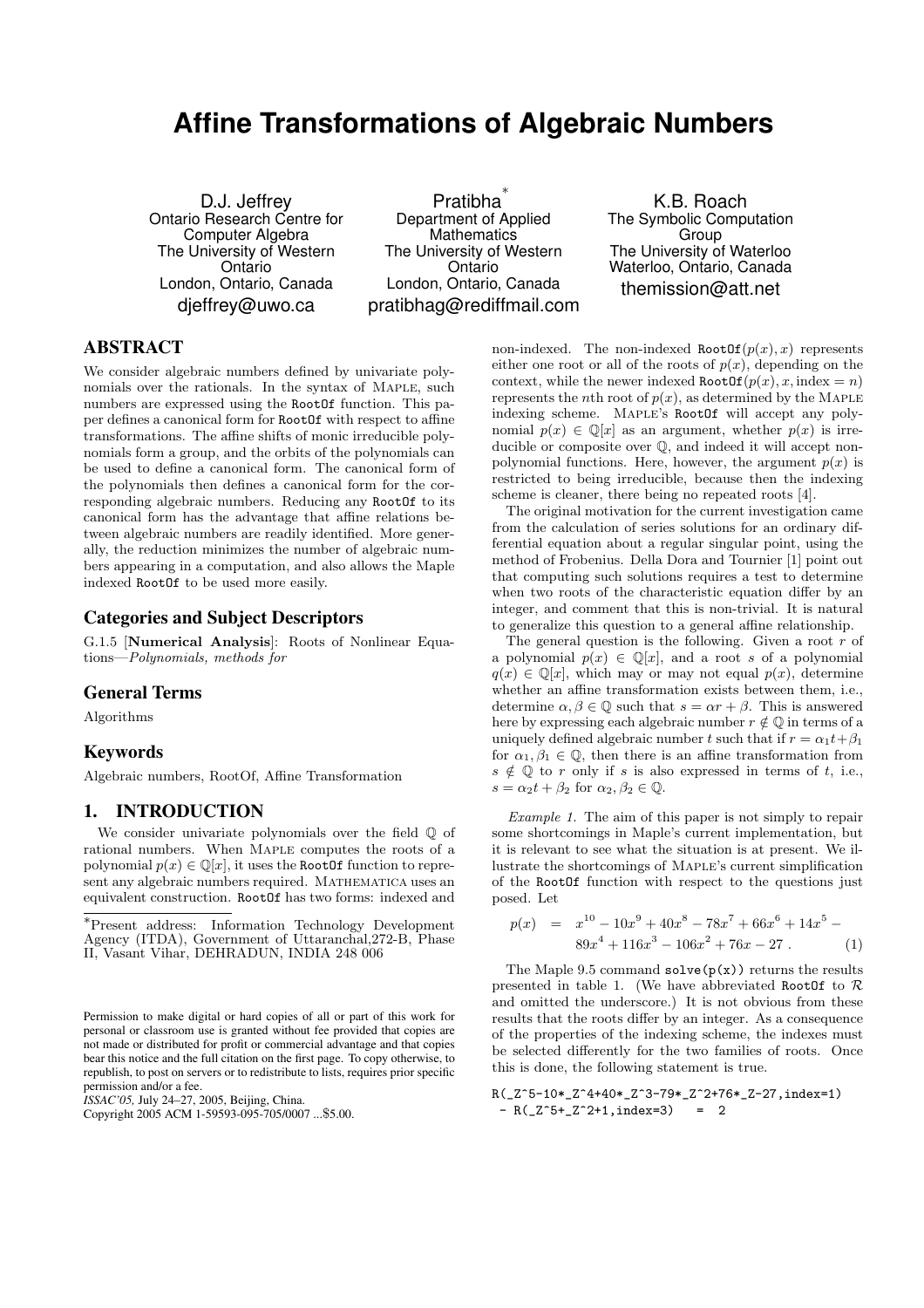```
R(Z^{\texttt{-}5+Z^{\texttt{-}2+1}},index = 1),
R(Z^{\sim}5+Z^{\sim}2+1,index = 2).
R(Z^5+Z^2+1, \text{index} = 3),
R(Z^*5+Z^*2+1,index = 4),
R(Z^5+Z^2+1,index = 5),
R(Z^5-10*Z^4+40*Z^3-79*Z^2+76*Z-27,index = 1),R(Z^5-10*Z^4+40*Z^3-79*Z^2+76*Z-27,index = 2),R(Z^5-10*Z^4+40*Z^3-79*Z^2+76*Z-27,index = 3),R(Z^5-10*Z^4+40*Z^3-79*Z^2+76*Z-27,index = 4),R(Z^5-10*Z^4+40*Z^3-79*Z^2+76*Z-27,index = 5)
```
Table 1: The roots of the polynomial  $p(x)$  defined in equation 1 as expressed in RootOf notation by Maple 9.5. The function name RootOf has been abbreviated to  $R$  to save space.

Maple's simplify, evala, evalb commands cannot verify this. However, finding the limitations of particular Maple commands is not the point (a sufficiently expert user will be able to guide MAPLE to this simplification). The point is that working with algebraic numbers is more convenient if they are expressed in a canonical form. Notice that two things must be recognized in the above statement: the relation between the polynomials and the indexing of the roots.

## 2. AFFINE TRANSFORMATIONS OF AL-GEBRAIC NUMBERS

Let  $\mathbb{P} \subset \mathbb{Q}[x]$  be the set of monic irreducible polynomials over  $\mathbb{Q}$ . Further, let  $\mathbb{P}_n$  be the set of monic irreducible polynomials of degree  $n$ . We consider the algebraic numbers defined by the roots of the elements of P. From the point of view of Maple, this corresponds to using the output of the factors command, rather than the solve command.

Definition 1. For  $x \in \mathbb{C}$  and  $\alpha, \beta \in \mathbb{Q}$ , an affine transformation  $T(\alpha, \beta)$  of x is defined by

$$
T(\alpha, \beta)x = \alpha x + \beta.
$$

Definition 2. For  $p(x) \in \mathbb{P}$ ,  $\alpha \in \mathbb{Q} \setminus \{0\}$ ,  $\beta \in \mathbb{Q}$ , a monic affine shift  $M(\alpha, \beta)$  of  $p(x)$  is defined by

$$
M(\alpha, \beta)p(x) = \alpha^{-\deg p} p(T(\alpha, \beta)x) = \alpha^{-\deg p} p(\alpha x + \beta) .
$$

The inverse transformations are

$$
T(\alpha, \beta)^{-1}x = \alpha^{-1}x - \alpha^{-1}\beta , \qquad (2)
$$

$$
M(\alpha, \beta)^{-1} p(x) = \alpha^{\deg p} p T(\alpha, \beta)^{-1} x . \qquad (3)
$$

We must show that the transformations  $M(\alpha, \beta)$  form a group. This is obvious if M is applied to  $\mathbb{Q}[x]$ , but we apply it only to  $\mathbb P$ . Therefore we first prove that M is closed on  $\mathbb P$ .

THEOREM 1. Given  $p(x) \in \mathbb{P}$ ,  $\alpha \in \mathbb{Q} \setminus \{0\}$ ,  $\beta \in \mathbb{Q}$ , then  $M(\alpha, \beta)p(x) \in \mathbb{P}$ .

PROOF. First, observe that

$$
M(\alpha, \beta)p(x) = \alpha^{-\deg(p)}p(\alpha x + \beta)
$$

is monic. Second, suppose  $M(\alpha, \beta)p(x) = a(x)b(x)$ , where  $a(x) \in \mathbb{O}[x]$  and  $b(x) \in \mathbb{O}[x]$ . Then

$$
p(x) = \alpha^{\deg(p)} a(\alpha^{-1}x - \alpha^{-1}\beta)b(\alpha^{-1}x - \alpha^{-1}\beta) ,
$$

where we must have that  $a(\alpha^{-1}x - \alpha^{-1}\beta) \in \mathbb{Q}[x]$  and also that  $b(\alpha^{-1}x-\alpha^{-1}\beta) \in \mathbb{Q}[x]$ . If neither  $a(x)$  nor  $b(x)$  is a unit of  $\mathbb{Q}[x]$  (an element of  $\mathbb{Q}$ ), then neither  $a \ \alpha^{-1}x - \alpha^{-1}\beta$  nor b  $\alpha^{-1}x - \alpha^{-1}\beta$  is a unit of  $\mathbb{Q}[x]$ .

We can in fact make the stronger statement that if  $p \in \mathbb{P}_n$ then  $M(\alpha, \beta)p \in \mathbb{P}_n$ .

THEOREM 2. The set of monic affine shifts  $M(\alpha, \beta)$  with  $\alpha \in \mathbb{Q} \backslash \{0\}, \ \beta \in \mathbb{Q}$  is a group action on  $\mathbb{P}.$ 

PROOF. The action is well defined because of theorem 1. and the verification of the group laws is straightforward.  $\square$ 

Now we establish the correspondence between affine shifts of the polynomials and affine transformations of algebraic numbers.

Definition 3. Let  $p(x) \in \mathbb{P}$ , then the set  $\mathcal{R}(p(x), x) \subset \mathbb{C}$ is defined by

$$
x \in \mathcal{R}(p(x), x) \iff p(x) = 0.
$$
 (4)

This corresponds to the non-indexed Maple RootOf. The number of elements in  $R$  is deg  $p$ .

An affine shift does not change the degree of the polynomial, so we must establish that an affine relation between algebraic numbers can only exist between numbers of the same degree. We note that an affine shift of the defining polynomial corresponds to an affine transformation of every root in the set of roots, and the set remains the same size.

LEMMA 1. Let  $p \in \mathbb{P}$  have roots  $r_i \notin \mathbb{Q}$ . If  $q \in \mathbb{P}$  has a root  $s \notin \mathbb{Q}$  such that  $s = \alpha r_j + \beta$  for some j and  $\alpha \in \mathbb{Q} \setminus \{0\},$  $\beta \in \mathbb{Q}$ , then the roots of q are precisely  $\alpha r_i + \beta$  for all i.

PROOF. Assume  $r \notin \mathbb{Q}$  and  $s \notin \mathbb{Q}$  are roots of irreducible polynomials p and q such that  $s = \alpha r + \beta$ ,  $\alpha \in \mathbb{Q}$ , and  $\beta \in \mathbb{Q}$ . Then  $s \notin \mathbb{Q}$  implies  $\alpha \neq 0$  and r is a root of  $\alpha^{-\deg(q)}q(\alpha x + \beta) \in \mathbb{Q}[x]$ . Since  $q(x)$  is irreducible,  $\alpha^{-\deg(q)}q(\alpha x+\beta)$  must also be irreducible by theorem 1. But  $r$  must be a root of a unique irreducible polynomial. Hence,  $p(x) = \alpha^{-\deg(q)} q(\alpha x + \beta)$  which shows that if the roots of p are  $r_i$ , then the roots of q are  $\alpha r_i + \beta$ .  $\Box$ 

Our aim is to relate algebraic numbers through their defining polynomials.

Definition 4. If r and s be algebraic numbers, then r and s are affinely related over  $\mathbb{Q}$ , written  $r \equiv_0 s$ , if there exist  $\alpha \in \mathbb{Q} \backslash \{0\}$ , and  $\beta \in \mathbb{Q}$  such that  $s = T(\alpha, \beta)r$ .

LEMMA 2. Affinely related over  $\mathbb Q$  is an equivalence relation.

PROOF. Since the affine transformations define a group, they define a set of orbits of the algebraic numbers. Two algebraic numbers are affinely related if they are members of the same orbit. It is standard theory that orbits define equivalence classes.  $\square$ 

THEOREM 3. For  $p(x) \in \mathbb{P}$ ,  $\alpha \in \mathbb{Q} \setminus \{0\}$  and  $\beta \in \mathbb{Q}$ ,

 $M(\alpha, \beta)p(x) = 0 \iff T(\alpha, \beta)^{-1} \mathcal{R}(p(x))$ .

PROOF. By definition 2 and lemma 1.  $\square$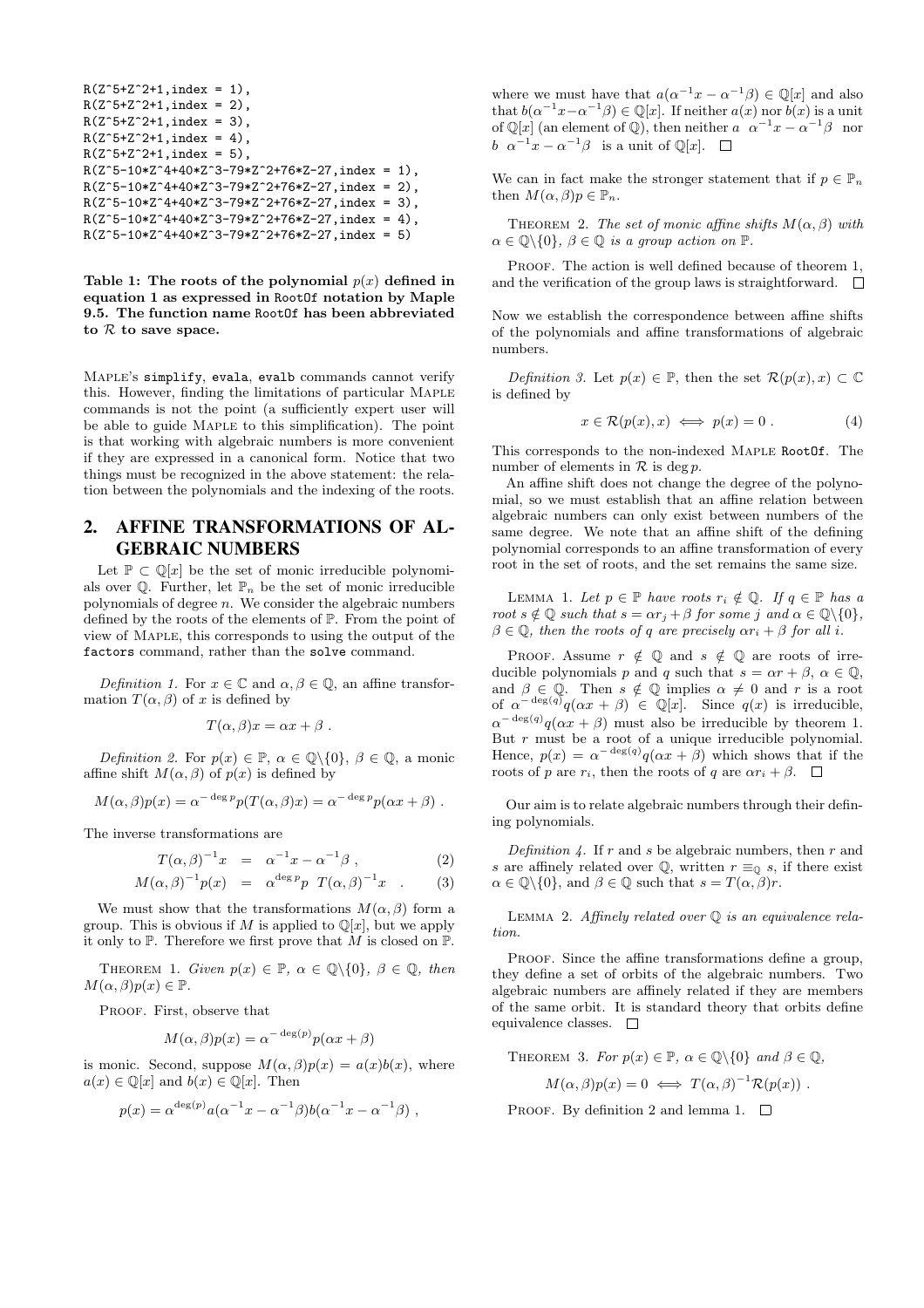Theorem 3 shows that algebraic numbers are affinely related if their defining polynomials are related by corresponding affine shifts. Consequently it seems that all affine relations can be deduced by considering the orbits of the defining polynomials. There is a difficulty, however. It is possible for affine relations to exist within a RootOf set. This corresponds to an affine polynomial shift mapping a polynomial nontrivially onto itself. It is therefore important to decide when this can occur.

THEOREM 4. Two different roots  $r \notin \mathbb{Q}$  and  $s \notin \mathbb{Q}$  of an irreducible polynomial cannot be linearly related over Q unless  $r = T(-1, \beta)s$  for some  $\beta \in \mathbb{Q}$ .

PROOF. Assume  $r$  and  $s$  are different roots of an irreducible polynomial  $p(x)$  such that  $s = T(\alpha, \beta)r$ ,  $\alpha \in \mathbb{Q}$ , and  $\beta \in \mathbb{Q}$ . Let

$$
r_n = \alpha^n + \beta \sum_{i=0}^{n-1} \alpha^i
$$

for  $n \in \mathbb{N}$ . Then  $r_0 = r$  is a root of p. By lemma 1, if  $r_n$ is a root of p, then  $r_{n+1} = \alpha r_n + \beta$  is a root of p. So, by induction,  $r_n$  is a root of p for all  $n \in \mathbb{N}$ . Consider the cases  $\alpha = 1$  and  $\alpha \neq 1$  separately.

If  $\alpha = 1$ , then  $r_n = r + n\beta$  is a root of p for all  $n \in \mathbb{N}$ . The Fundamental Theorem of Algebra requires  $\{r_n | n \in N\}$  be a finite set. Since  $\alpha \in \mathbb{Q}$ ,  $\alpha \neq 0$ , and  $\alpha \neq 1$ , this implies  $\beta = 0$  and  $s = r$ , a contradiction.

If  $\alpha \neq 1$ , then

$$
r_n = \alpha^n \quad r + \frac{\beta}{\alpha - 1} \quad -\frac{\beta}{\alpha - 1}
$$

is a root of p for all  $n \in \mathbb{N}$ . The Fundamental Theorem of Algebra requires  $\{r_n | n \in N\}$  be a finite set. This implies  $\alpha = -1$  and  $s = -r + \beta$ .  $\Box$ 

**Example.** The irreducible polynomial  $x^2 - 2x - 1$  has roots **Example.** The irreducible polynomia<br> $r = 1 + \sqrt{2}$  and  $s = 1 - \sqrt{2} = -r + 2$ .

To summarize this section, we have shown that affine relations between algebraic numbers can be studied by considering the orbits of the defining polynomials under the group action of  $T(\alpha, \beta)$ . We now must define an invariant for each orbit, and this will be the number  $t$  referred to in the introduction. The set of numbers  $t$  will define a cross section in the sense of [2, 3], or in equivalent terminology a canonical form. The selection of the cross-section element is the subject of the next section.

## 3. DEFINITION OF A CANONICAL FORM

Definition 5. Let  $p(x) = x^{n} + p_{n-1}x^{n-1} + ... + p_0$ , where  $p(x) \in \mathbb{P}$ , be an irreducible polynomial. Define  $p_+(x) \in \mathbb{P}$ 

 $p_{+}(x) = M(1, -p_{n-1}/n)p(x)$ .

If 
$$
r = \mathcal{R}(p(x), x)
$$
, then  $r_+ \equiv_{\mathbb{Q}} r$  is defined by

$$
r_{+} = \mathcal{R}(p_{+}(x), x) = T(1, p_{n-1}/n)r.
$$

The properties of the  $+$  operator are summarized in the following theorem.

THEOREM 5. If  $\alpha \in \mathbb{Q} \setminus \{0\}$ ,  $\beta \in \mathbb{Q}$ ,  $p(x) \in \mathbb{P}$  is an irreducible polynomial, r an algebraic number, and  $n = \deg(p)$ , then

(a)  $(M(\alpha, \beta)p(x))_{+} = M(\alpha, 0)p_{+}(x)$ .

**(b)** 
$$
(T(\alpha, \beta)r)_{+} = T(\alpha, 0)r_{+}.
$$

(c)  $p_{++} = p_+$ .

(d)  $r_{++} = r_{+}.$ 

PROOF. For  $(a)$ , since

$$
M(\alpha, \beta)p(x) = \alpha^{-n}(\alpha x + \beta)^n + \alpha^{-n}p_{n-1}(\alpha x + \beta)^{n-1} + \dots = x^n + \alpha^{-1}(p_{n-1} + n\beta)x^{n-1} + \dots ,
$$

we have

$$
(M(\alpha,\beta)p(x))_{+} = \alpha^{-n} p \alpha x - \frac{p_{n-1}}{n} - \beta
$$
  
=  $\alpha^{-n} p_{+}(\alpha x)$ .

For (b), since  $\alpha r + \beta$  has irreducible polynomial

$$
\alpha^{n} p(\alpha^{-1} x - \alpha^{-1} \beta) = \alpha^{n} \alpha^{-1} x - \alpha^{-1} \beta^{n}
$$
  
+ 
$$
\alpha^{n} p_{n-1} \alpha^{-1} x - \alpha^{-1} \beta^{n-1}
$$
  
+ ...  
= 
$$
x^{n} + \alpha (p_{n-1} - n \beta) x^{n-1} + ...
$$

we get

$$
(\alpha r + \beta)_{+} = (\alpha r + \beta) + \frac{\alpha (p_{n-1} - n \beta)}{n}
$$

$$
= \alpha r + \frac{p_{n-1}}{n} = \alpha r_{+}.
$$

Parts (c) and (d) follow from definition 5 and parts (a) and  $(b). \square$ 

Definition 6. Suppose  $\rho \in \mathbb{Q} \setminus \{0\}$ , and n is a positive integer. Let  $\rho = a/b$  where  $a \in \mathbb{Z}$  and  $b \in \mathbb{N}$ . Let  $ab^{n-1} = k^n c$ where  $k$  is a positive integer,  $c$  is a nonzero integer that is not divisible by any nontrivial nth power of an integer (i.e. other than  $\pm 1$ ). Then  $[\rho]_n$  is defined by  $[\rho]_n = k/b$ .

**Remark.** The a and b do not need to be relatively prime. To check that  $[\rho]_n$  is well defined, observe that if  $\rho = a_1/b_1 =$  $a_2/b_2$ , and

$$
a_1b_1^{n-1} = k_1^n c_1
$$
 and  $a_2b_2^{n-1} = k_2^n c_2$ 

then

$$
b_1k_2^n c_2 = b_1^n a_2 b_2^{n-1} = a_1 b_1^{n-1} b_2^n = b_2^n k_1^n c_1,
$$

but  $b_1$ ,  $b_2$ ,  $k_1$ ,  $k_2$  are positive integers;  $c_1$  and  $c_2$  are nonzero integers; and neither  $c_1$  nor  $c_2$  is divisible by a nontrivial nth power of an integer. Therefore, by the Fundamental Theorem of Arithmetic, we must have  $c_1 = c_2$  and  $k_1/b_1 =$  $k_2/b_2$ .

LEMMA 3. Suppose  $\rho_1 \in \mathbb{Q}$ ,  $\rho_1 \neq 0$ ,  $\rho_2 \in \mathbb{Q}$ ,  $\rho_2 \neq 0$ , and *n* is a positive integer. Then  $sgn([\rho_1]_n) = 1$  and  $[\rho_1^n \rho_2]_n =$  $|\rho_1|$   $|\rho_2|_n$ .

PROOF. First,  $sgn((\rho_1)_n) = 1$  is easily seen from definition 6. Second, let  $\rho_i = a_i/b_i$  where  $a_i \in \mathbb{Z}$  and  $b_i \in \mathbb{N}$ . Let  $a_2 b_2^{n-1} = k_2^n c_2$  where  $k_2$  is a positive integer;  $c_2$  is a nonzero integer; and  $c_2$  is not divisible by any nontrivial nth power of an integer. Then

$$
\rho_1^n \rho_2 = \frac{a_1^n a_2}{b_1^n b_2}
$$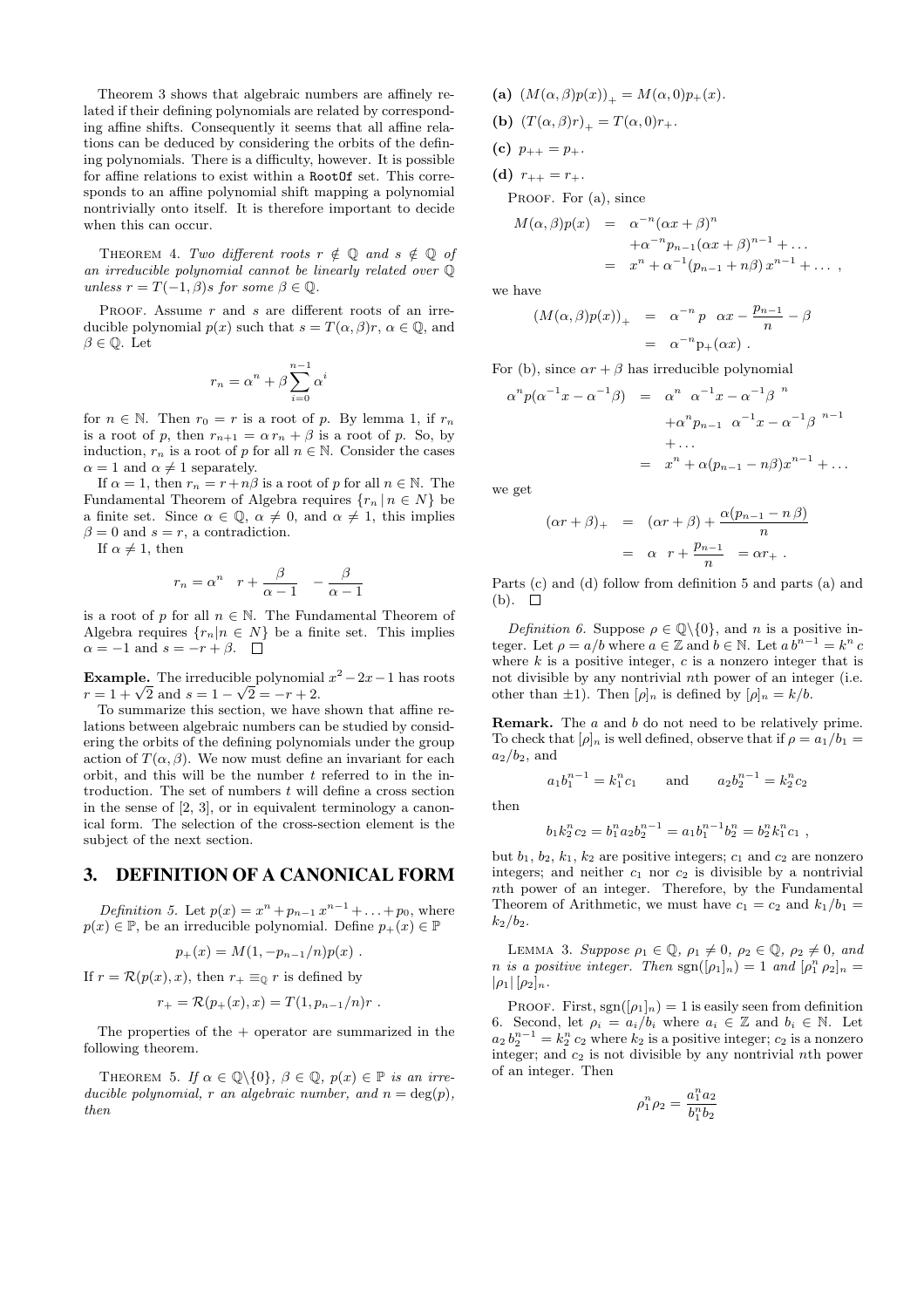and

$$
a_1^n a_2 (b_1^n b_2)^{n-1} = a_1^n b_1^{n(n-1)} k_2^n c_2
$$
  
=  $a_1 b_1^{n-1} k_2^{-n} c_2$ 

implying

$$
[\rho_1^n \rho_2]_n = \frac{|a_1| b_1^{n-1} k_2}{b_1^n b_2} = \frac{|a_1| k_2}{b_1 b_2} = |\rho_1| [\rho_2]_n.
$$

Definition 7. If  $p(x) \in \mathbb{P}_n$ ,  $n > 1$  is a nonlinear irreducible polynomial and  $p_{+}(x) = x^{n} + a_{n-2}x^{n-2} + ... + a_0$ , define irreducible polynomial  $p_{\times}(x) \in \mathbb{P}$  by

$$
p_{\times}(x) = [a_0]_n^{-n} p_+ [a_0]_n x
$$

Suppose  $r \notin \mathbb{Q}$  is a root of  $p(x)$ . Define root  $r_{\times} \equiv_0 r$  of  $p_{\times}(x)$  by  $r_{\times} = [a_0]_n^{-1} r_{+}.$ 

THEOREM 6. If  $\alpha \in \mathbb{Q} \setminus \{0\}$ ,  $\beta \in \mathbb{Q}$ ,  $p(x) \in \mathbb{P}_n$ ,  $n > 1$ is a nonlinear irreducible polynomial,  $r \notin \mathbb{Q}$  is an algebraic number, and  $n = \deg(p)$ , then, with  $s_{\alpha} = \text{sgn } \alpha$ ,

- (a)  $(M(\alpha, \beta)p(x))_{\times} = (s_{\alpha})^n p_{\times}(s_{\alpha}x).$
- (b)  $(T(\alpha, \beta)r)_\times = s_\alpha r_\times$
- (c)  $p_{\times +} = p_{\times} = p_{\times}$
- (d)  $r_{\times+} = r_{\times} = r_{\times}$

PROOF. (a) Let  $p_+(x) = x^n + a_{n-2}x^{n-2} + \ldots + a_0$ . By theorem 5,

$$
\alpha^{-n} p(\alpha x + \beta)_{+} = \alpha^{-n} p_{+}(\alpha x) = x^{n} + \ldots + \alpha^{-n} a_{0}.
$$

Therefore,

$$
\frac{p(\alpha x + \beta)}{\alpha^n} \times = \left[\frac{a_0}{\alpha^n}\right]_n^{-n} \alpha^{-n} p_+ \alpha \alpha^{-n} a_0 n x
$$
  
\n
$$
= |\alpha|^n [a_0]_n^{-n} \alpha^{-n} p_+ \alpha |\alpha|^{-1} [a_0]_n x
$$
  
\n
$$
= s_\alpha^n [a_0]_n^{-n} p_+ [a_0]_n s_\alpha x
$$
  
\n
$$
= s_\alpha^n p_\times (s_\alpha x)
$$

(b) Let r have irreducible polynomial  $p(x)$  and let  $p_+(x) =$  $x^{n} + a_{n-2}x^{n-2} + \ldots + a_0$ . Then  $\alpha r + \beta$  has irreducible polynomial  $\alpha^{n} p(\alpha^{-1} x - \alpha^{-1} \beta)$ . By theorem 5,

$$
\alpha^n p(\alpha^{-1}x - \alpha^{-1}\beta) \big|_{+} = \alpha^n p_{+}(\alpha^{-1}x)
$$

and  $(\alpha r + \beta)_{+} = \alpha r_{+}$ . Therefore by definition 7,

$$
(\alpha r + \beta)_{\times} = [\alpha^{n} a_{0}]_{n}^{-1} \alpha r_{+} = |\alpha|^{-1} [a_{0}]_{n}^{-1} \alpha r_{+}
$$
  
=  $s_{\alpha} r_{\times}$ .

(c) By construction,  $p_{\times} = [a_0]_n^{-n} p ([a_0]_n x - p_{n-1}/n)$ . By theorem 5 and definition 7,

$$
p_{\times +} = [a_0]_n^{-n} p [a_0]_n x - \frac{p_{n-1}}{n}
$$
  
=  $[a_0]_n^{-n} p_+ ([a_0]_n x) = p_\times(x)$ 

Also, by (a) and lemma 3,

$$
p_{\times \times} = [a_0]_n^{-n} p [a_0]_n x - \frac{p_{n-1}}{n} \quad \underset{\times}{=} p_{\times}(x)
$$

(d) By construction,  $r_{\times} = [a_0]^{-1}r + p_{n-1}/n$ . By theorem 5 and definition 7,

$$
r_{\times +} = [a_0]^{-1}r + p_{n-1}/n_{+} = [a_0]^{-1}r_{+} = r_{\times}
$$

Also, by (b) and lemma 3

 $\Box$ 

$$
r_{\times\times} = [a_0]^{-1}r + p_{n-1}/n_{\times} = r_{\times}
$$

Definition 8. If  $p(x) \in \mathbb{Q}[x]$  and  $p(-x) = p(x)$ , then  $p(x)$ is an even polynomial.

Definition 9. The complex signum of a complex number z is  $\overline{a}$ 

$$
csgn(z) = \begin{cases} 0, & z = 0, \\ 1, & -\pi/2 < \arg z \le \pi/2, \\ -1 & otherwise. \end{cases}
$$

Definition 10. Let  $p(x) \in \mathbb{P}$  be a nonlinear irreducible polynomial,  $p_{\times}(x) = x^{n} + a_{n-2}x^{n-2} + ... + a_0$ . If  $p_{\times}$  is even, define  $\sigma(p)$  to be 1. If  $p_{\times}$  is not even, define  $\sigma(p)$  to be the sign of the first nonzero coefficient in the sequence  $a_{n-3}, a_{n-5}, \ldots$  Suppose  $r \notin \mathbb{Q}$  is a root of  $p(x)$ . If  $p_{\times}$  is even, define  $\sigma(r)$  to be  $csgn(r_{\times})$ . If  $p_{\times}$  is not even, define  $\sigma(r)$  to be  $\sigma(p)$ .

LEMMA 4. If  $\alpha \in \mathbb{Q}$ ,  $\alpha \neq 0$ ,  $\beta \in \mathbb{Q}$ , and  $r \notin \mathbb{Q}$  is an algebraic number, then  $\sigma(\alpha r + \beta) = s_{\alpha}\sigma(r)$ , and  $s_{\alpha} = \text{sgn }\alpha$ as before.

PROOF. Let r have irreducible polynomial  $p(x) \in \mathbb{P}$  and  $p_{\times} = x^n + a_{n-2}x^{n-2} + \ldots + a_0$ . Then  $\alpha r + \beta$  has irreducible polynomial  $\alpha^n p(\alpha^{-1}x - \alpha^{-1}\beta)$ . By theorem 6,  $\alpha^n p(\alpha^{-1}x - \alpha^{-1}\beta)$   $_{\times} = s^n_{\alpha}p_{\times}(s_{\alpha}x)$  and this equals  $x^n$  +  $s_{\alpha} a_{n-1} x^{n-1} + \ldots + s_{\alpha}^n a_0.$ 

Therefore,  $\alpha^{n} p(\alpha^{-1} x - \alpha^{-1} \beta)$  is an even polynomial if and only if  $p_{\times}(x)$  is an even polynomial. By theorem 6, we know  $(\alpha r + \beta)_\times = s_\alpha r_\times$ . Hence, if  $\alpha^n p(\alpha^{-1}x - \alpha^{-1}\beta)$   $_\times$ is even, we get

$$
\sigma(\alpha r + \beta) = \text{csgn}((\alpha r + \beta)_{\times}) = \text{csgn}(s_{\alpha}r_{\times})
$$

$$
= s_{\alpha} \text{csgn}(r_{\times}) = s_{\alpha}\sigma(r)
$$

If  $\alpha^n p(\alpha^{-1}x - \alpha^{-1}\beta)$   $\underset{\times}{\times}$  is not an even polynomial, we get

$$
\sigma(\alpha r + \beta) = \text{sgn} \, \text{sgn}(\alpha)^{2l+1} a_{n-2l-1}
$$

$$
= \text{sgn}(\alpha) \, \text{sgn}(a_{n-2l-1}) = s_{\alpha} \sigma(r)
$$

where  $a_{n-2l-1}$  is the first nonzero coefficient in the sequence  $a_{n-1}, a_{n-3}, a_{n-5}, \ldots$ 

Definition 11. Suppose  $p(x) \in \mathbb{P}_n$ ,  $n > 1$  is a nonlinear irreducible polynomial. Define irreducible polynomial  $p_{\sigma}(x) \in \mathbb{P}$  by

$$
p_{\sigma}(x) = M(\sigma(p), 0)p_{\times}(x)
$$

Suppose  $r \notin \mathbb{Q}$  is a root of  $p(x)$ . Define root  $r_{\sigma} \equiv_{\mathbb{Q}} r$  of  $p_{\sigma}(x)$  by  $r_{\sigma} = T(\sigma(r), 0)r_{\times}$ .

THEOREM 7. If  $\alpha \in \mathbb{Q}$ ,  $\alpha \neq 0$ ,  $\beta \in \mathbb{Q}$ ,  $p(x) \in \mathbb{P}$  is a nonlinear irreducible polynomial, and  $r \notin \mathbb{Q}$  is an algebraic number, then

- (a)  $(M(\alpha, \beta)p(x))_{\sigma} = p_{\sigma}(x)$
- (b)  $(T(\alpha, \beta)r)_{\sigma} = r_{\sigma}$
- (c)  $p_{\sigma+} = p_{\sigma \times} = p_{\sigma \sigma} = p_{\sigma}$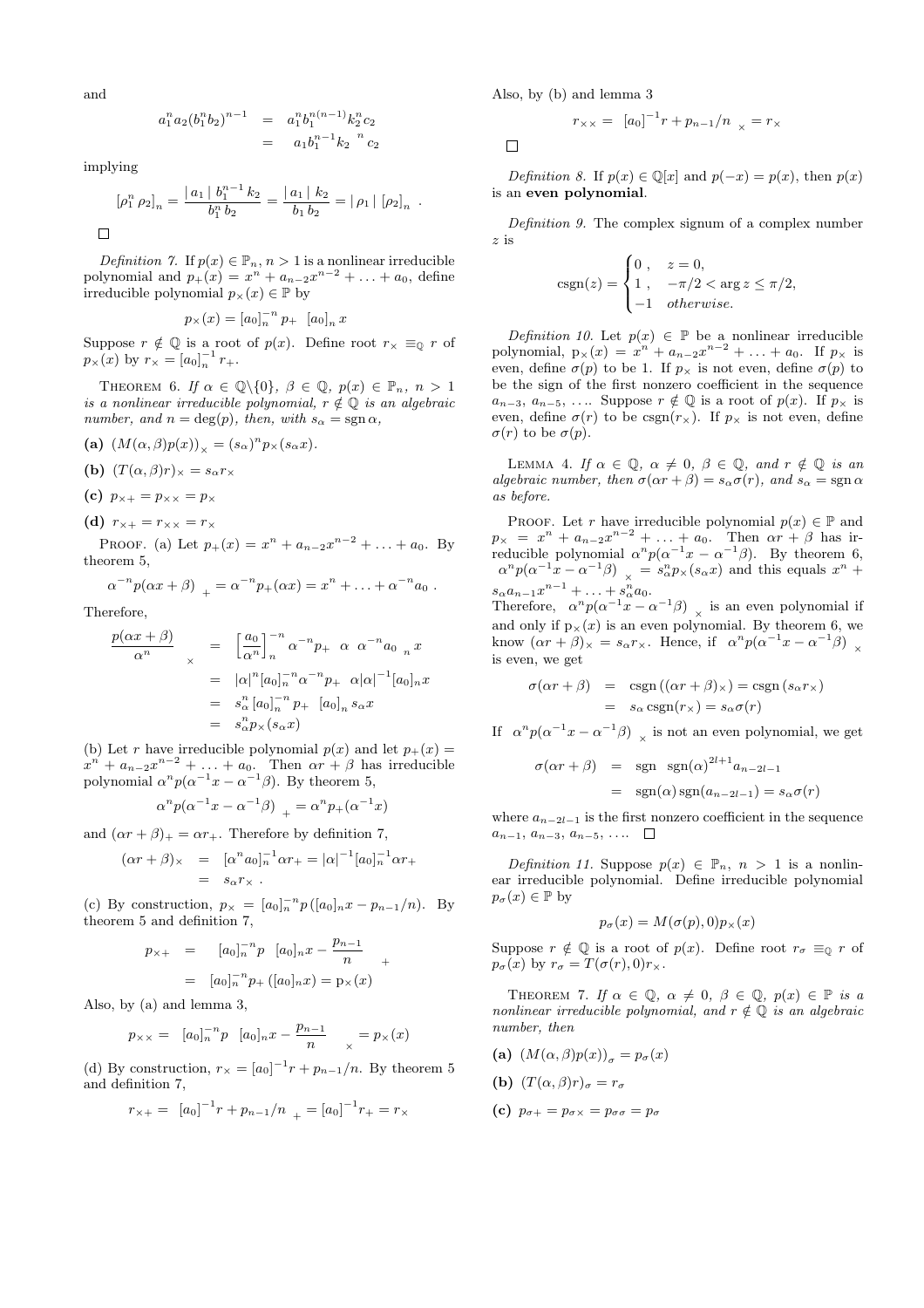- (d)  $r_{\sigma+} = r_{\sigma \times} = r_{\sigma \sigma} = r_{\sigma}$
- (e)  $\sigma(p_{\sigma}) = 1$
- (f)  $\sigma(r_{\sigma}) = 1$

PROOF. (a) Let  $p_{\times}(x) = x^{n} + a_{n-1}x^{n-1} + ... + a_0$ . By theorem 6,  $\alpha^{-n} p(\alpha x + \beta)|_{\chi} = sgn(\alpha)^n p_{\chi}(sgn(\alpha)x)$  and this equals  $x^n + \text{sgn}(\alpha)a_{n-1}x^{n-1} + \ldots + \text{sgn}(\alpha)^n a_0$ . Therefore,  $\alpha^{-n} p(\alpha x + \beta)$  is an even polynomial if and only if  $p_{\times}(x)$ is an even polynomial, and if  $\alpha^{-n} p(\alpha x + \beta)$  is an even polynomial, then

$$
\sigma \ \alpha^{-n} p(\alpha x + \beta) = \sigma(p) = 1
$$

and  $n$  is even, which makes

$$
\alpha^{-n} p(\alpha x + \beta) \quad = \quad \alpha^{-n} p(\alpha x + \beta) \quad = \quad p_{\times}(x) = p_{\sigma}(x)
$$

If  $\alpha^{-n}p(\alpha x + \beta)$  is not even, then by lemma 4, it must be that  $\sigma \alpha^{-n} p(\alpha x + \beta) = \text{sgn}(\alpha) \sigma(p)$ . For convenient notation, let  $\sigma_1 = \sigma \ \alpha^{-n} p(\alpha x + \beta) = \text{sgn}(\alpha) \sigma(p)$ . Then

$$
\alpha^{-n} p(\alpha x + \beta) = \sigma_1^n \alpha^{-n} p(\alpha \sigma_1 x + \beta) \times
$$
  
=  $\sigma_1^n \text{sgn}(\alpha)^n p_{\times} (\text{sgn}(\alpha) \sigma_1 x)$   
=  $\sigma(p)^n p_{\times} (\sigma(p)x) = p_{\sigma}(x)$ 

(b) By lemma 4,  $\sigma(\alpha r + \beta) = \text{sgn}(\alpha)\sigma(r)$  and by theorem 6,  $(\alpha r + \beta)_{\times} = \text{sgn}(\alpha)r_{\times}$ . Therefore,

$$
(\alpha r + \beta)_{\sigma} = \sigma(\alpha r + \beta)(\alpha r + \beta)_{\times}
$$
  
= sgn( $\alpha$ ) $\sigma$ ( $r$ )sgn( $\alpha$ ) $r_{\times} = \sigma$ ( $r$ ) $r_{\times} = r_{\sigma}$ 

(c) By construction,

$$
p_{\sigma} = \sigma(p)^n [a_0]_n^{-n} p(\sigma(p)[a_0]_n x - p_{n-1}/n)
$$

By theorem 5, definition 7, and definition 11,

$$
p_{\sigma+} = \sigma(p)^n [a_0]_n^{-n} p(\sigma(p)[a_0]_n x - p_{n-1}/n) +
$$
  
=  $\sigma(p)^n [a_0]_n^{-n} p_+(\sigma(p)[a_0]_n x)$   
=  $\sigma(p)^n p_\times (\sigma(p)x) = p_\sigma(x)$ 

By theorem 6, lemma 3, and definition 11,

$$
p_{\sigma \times} = \sigma(p)^n [a_0]_n^{-n} p(\sigma(p)[a_0]_n x - p_{n-1}/n) \times
$$
  
=  $\sigma(p)^n p_{\times}(\sigma(p)x) = p_{\sigma}(x)$ 

By (a),  $p_{\sigma\sigma} = \sigma(p)^n [a_0]_n^{-n} p(\sigma(p)[a_0]_n x - p_{n-1}/n)$ , and this equals  $p_{\sigma}$ .

(d) By construction,

$$
r_{\sigma} = \sigma(r)[a_0]_n^{-1}r + \sigma(r)[a_0]_n^{-1}p_{n-1}/n
$$

By theorem 5, definition 7, and definition 11,

$$
r_{\sigma+} = \sigma(r)[a_0]_n^{-1}r + \sigma(r)[a_0]_n^{-1}p_{n-1}/n +
$$
  
=  $\sigma(r)[a_0]_n^{-1}r_+ = \sigma(r)r_\times = r_\sigma$ 

By theorem 6, lemma 3, and 11,

$$
r_{\sigma \times} = \sigma(r)[a_0]_n^{-1}r + \sigma(r)[a_0]_n^{-1}p_{n-1}/n \times
$$
  
=  $\sigma(r)r_{\times} = r_{\sigma}$ 

By (b),  $r_{\sigma\sigma} = \sigma(r)[a_0]_n^{-1}r + \sigma(r)[a_0]_n^{-1}p_{n-1}/n_{\sigma} = r_{\sigma}$  (e) Suppose  $p_{\times} = x^n + a_{n-1}x^{n-1} + ... + a_0$ . Then

$$
p_{\sigma} = \sigma(p)^n p_{\times} (\sigma(p)x)
$$
  
=  $x^n + \sigma(p)a_{n-1}x^{n-1} + \ldots + \sigma(p)^n a_0$ 

We see that  $p_{\sigma}$  is even if and only if  $p_{\times}$  is even. If  $p_{\sigma}$  is even, then  $\sigma(p_{\sigma}) = 1$  by definition 10. If  $p_{\sigma}$  is not even, then  $p_{\sigma \times} = p_{\sigma}$  by (c), so

$$
\sigma(p_{\sigma}) = \text{sgn} \ \sigma(p)^{2l+1} a_{n-2l-1}
$$

$$
= \sigma(p) \text{sgn}(a_{n-2l-1}) = \sigma(p)^2 = 1
$$

where  $a_{n-2l-1}$  is the first nonzero coefficient in the sequence  $a_{n-1}, a_{n-3}, a_{n-5}, \ldots$ 

(f) Suppose r is a root of p. Then  $r_{\sigma}$  is a root of  $p_{\sigma}$ . If  $p_{\sigma}$ is even, then by (d) and 11,

$$
\sigma(r_{\sigma}) = \text{csgn}(r_{\sigma \times}) = \text{csgn}(r_{\sigma}) = \text{csgn}(\sigma(r)r_{\times})
$$

$$
= \sigma(r)\text{csgn}(r_{\times}) = \sigma(r)^{2} = 1
$$

If  $p_{\sigma}$  is not even, then  $\sigma(r_{\sigma}) = \sigma(p_{\sigma}) = 1$  by (e).  $\square$ 

THEOREM 8. Let  $r$  and  $s$  be algebraic numbers. Then  $r \equiv_0 s$  if and only if  $r_\sigma = s_\sigma$ .

PROOF. If  $r \equiv_0 s$ , then there exist  $\alpha \in \mathbb{Q}\backslash\{0\}$ ,  $\beta \in \mathbb{Q}$ such that  $r = \alpha s + \beta$ . So  $r \in \mathbb{Q}$  if and only if  $s \in \mathbb{Q}$ . If  $r \in \mathbb{Q}$  and  $s \in \mathbb{Q}$ , then  $r_{\sigma} = s_{\sigma} = 0$ . If  $r \notin \mathbb{Q}$  and  $s \notin \mathbb{Q}$ , then  $r_{\sigma} = (\alpha s + \beta)_{\sigma} = s_{\sigma}$  by theorem 7.

If  $r_{\sigma} = s_{\sigma}$ , then  $r \equiv_0 r_{\sigma} = s_{\sigma} \equiv_0 s$  implies  $r \equiv_0 s$ .  $\Box$ 

Definition 12. If  $p(x) \in \mathbb{P}$  is an irreducible polynomial, then  $p_{\sigma}(x)$  is called a **canonical polynomial**. If r is an algebraic number,  $r_{\sigma}$  is a **canonical root**.

LEMMA 5. Suppose  $p(x) \in \mathbb{Q}[x]$  is an irreducible polynomial and r is a root of  $p_{\sigma}(x)$ . If  $p_{\sigma}$  is even, then  $r_{\sigma} =$ csgn(r)r. If  $p_{\sigma}$  is not even, then  $r_{\sigma} = r$ .

PROOF. By construction

$$
p_{\sigma}(x) = \sigma(p)^{n} [a_0]_{n}^{-n} p(\sigma(p)[a_0]_{n} x - p_{n-1}/n)
$$

and this is  $x^n + 0x^{n-1} + \ldots$ , which makes  $r_+ = r$ . Next,  $p_{\sigma}(x) = \sigma(p)^n [a_0]_n^{-n} p_+ (\sigma(p)[a_0]_n x)$ , which equals

$$
x^{n} + \sigma(p)[a_{0}]_{n}^{-1}a_{n-1}x^{n-1} + \ldots + \sigma(p)^{n}[a_{0}]_{n}^{-n}a_{0}
$$

Therefore, by lemma 3,

$$
r_{\times} = \sigma(p)^n [a_0]_n^{-n} a_0 \frac{1}{n} r_+ = [a_0]_n [a_0]_n^{-1} r_+ = r
$$

If  $p_{\sigma}$  is even, then  $p_{\sigma \times} = p_{\sigma}$  is even and the relation  $\sigma(r) =$  $csgn(r_{\times}) = csgn(r)$  gives us

$$
r_{\sigma} = \sigma(r)r_{\times} = \text{csgn}(r)r.
$$

If  $p_{\sigma}$  is not even, then  $p_{\sigma \times} = p_{\sigma}$  and  $\sigma(r) = \sigma(p_{\sigma}) = 1$  by theorem 7, implying  $r_{\sigma} = \sigma(r)r_{\times} = 1 \cdot r = r$ .  $\Box$ 

THEOREM 9. Suppose  $p(x) \in \mathbb{P}$  is an irreducible polynomial. If  $p_{\sigma}$  is even, then exactly half of the roots of  $p_{\sigma}$  are canonical, and the other half are the negatives of the first half. The roots of  $p_{\sigma}$  expressed in canonical form are

$$
\pm \sqrt{s_1}, \ldots, \pm \sqrt{s_{n/2}}
$$

where the  $s_1, \ldots, s_{n/2}$  are the roots of  $p_{\sigma}(\sqrt{x})$  and the roots where the  $s_1, \ldots, s_n/2$  are the roots of  $p_{\sigma}(\sqrt{x})$  and the roots<br>of  $p(x)$  corresponding to  $\sqrt{s_1}, \ldots, \sqrt{s_n/2}$  are canonical and distinct. If  $p_{\sigma}$  is not even, then all of the roots of  $p_{\sigma}$  are canonical and distinct.

PROOF. If  $p_{\sigma}$  is even, then  $p_{\sigma}(\sqrt{x})$  is a polynomial. If  $s_1, \ldots, s_{n/2}$  are the roots of  $p_\sigma(\sqrt{x})$  then the roots of  $p_\sigma$ must be

$$
\pm \sqrt{s_1}, \ldots, \pm \sqrt{s_{n/2}}
$$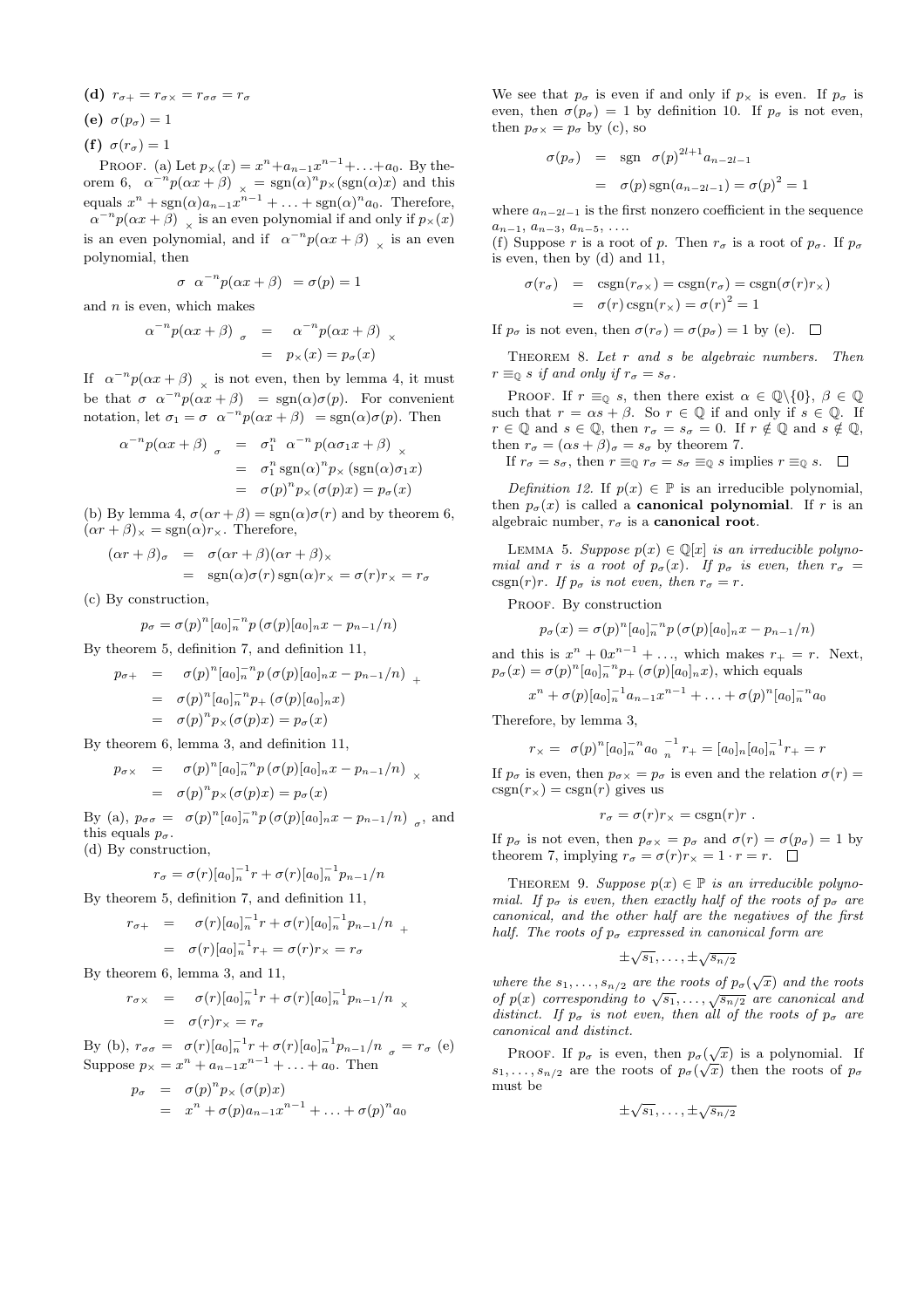Since  $\text{csgn}(\sqrt{s_i}) = 1$  for the principal branch of the square since  $\text{csgn}(\sqrt{s_i}) = 1$  for the principal branch of the square root, we see  $\sqrt{s_1}, \dots, \sqrt{s_{n/2}}$  are canonical by lemma 5. They are distinct because of irreducibility.

If  $p_{\sigma}$  is not even, then all of the roots of  $p_{\sigma}$  are canonical by lemma 5, and again they are distinct.  $\Box$ 

## 4. AN ALGORITHM

The input for the algorithm is  $p(x) \in \mathbb{Q}[x]$ , a univariate polynomial over the rationals. The output is a list of the roots of  $p(x)$  expressed in the canonical form just described.

1. Factor  $p(x)$  over  $\mathbb Q$ . (The Maple factors command can do this.)

$$
p(x) = c \prod_{i} p_i(x)^{e_i}
$$

- 2. Solve the linear  $p_i(x)$  to obtain the rational roots of  $p(x)$ .
- 3. For each nonlinear  $p_i(x)$ , obtain the canonical polynomial. If  $n = \deg(p_i)$ , the steps are

$$
p_{i+}(x) = M(1, p_{n-1}/n)p_i(x)
$$
  
\n
$$
p_{i \times} = M([a_0]_n, 0)p_{i+}(x)
$$
  
\n
$$
p_{i \sigma} = M(\sigma(p), 0)p_{i \times}(x)
$$

Each  $p_i(x)$  can therefore be expressed canonically as the polynomial  $M(\alpha_i, \beta_i)p_{i\sigma}(x)$  for computed  $\alpha_i, \beta_i$ .

Let B be the set of distinct  $p_{i\sigma}$  that appear.

- 4. Each  $p_{i\sigma} \in B$  that is not an even polynomial has  $deg(p_i)$  distinct roots, which in Maple RootOf notation are written  $\mathcal{R}(p_i(x))$ .
- 5. Each  $p_{i\sigma} \in B$  that is an even polynomial has  $\deg(p_i)$ distinct roots, which can be written in RootOf notation as  $\pm \sqrt{\mathcal{R}(p_i(\sqrt{x}))}$ .
- 6. Collect the  $R$  canonical forms from steps  $(2)$ ,  $(4)$  and (5) according to multiplicities  $e_i$  to form the final answer.

## 5. EXAMPLES

Example 1 can now be solved as follows. The roots become

> $x_1 = R(z^5 + z^2 + 1, z, \text{index} = 1),$  $x_2 = R(z^5 + z^2 + 1, z, \text{index} = 2),$  $x_3 = R(z^5 + z^2 + 1, z, \text{index} = 3),$  $x_4 = R(z^5 + z^2 + 1, z, \text{index} = 4),$  $x_5 = R(z^5 + z^2 + 1, z, \text{index} = 5),$  $x_6$  =  $2 + R(z^5 + z^2 + 1, z, \text{index} = 1),$  $x_7 = 2 + R(z^5 + z^2 + 1, z, \text{index} = 2),$  $x_8 = 2 + R(z^5 + z^2 + 1, z, \text{index} = 3),$  $x_9 = 2 + R(z^5 + z^2 + 1, z, \text{index} = 4),$  $x_{10} = 2 + R(z^5 + z^2 + 1, z, \text{index} = 5).$

The statement  $x_8 - x_3 = 2$ , now becomes obvious, as does the statement  $x_1 - x_j \notin \mathbb{Z}, j > 6$ .

Example 2. Let  $p(x)$  be the polynomial

 $p(x) = 20736x^{18} + 179712x^{17} + 457920x^{16} - 94656x^{15}$  $-2769344x^{14} - 3990464x^{13} + 4663468x^{12} + 13336348x^{11}$  $+1419041x^{10} - 11999454x^9 - 12064413x^8 - 11691713x^7$  $+2228047x^{6} + 20917493x^{5} + 14885343x^{4} - 1856968x^{3}$  $-8277728x^2 - 4558616x - 804752.$ 

The factored form of  $p(x)$  is (having been obtained, for example, from Maple factors)

$$
20736(x-1)^{2}a(x)b(x)c(x)d(x)
$$

where

$$
a(x) = x4 - \frac{4}{3}x3 + \frac{2}{3}x2 - \frac{31}{27}x - \frac{53}{81}
$$
  
\n
$$
b(x) = x4 + 8x3 + 24x2 + 40x + 16
$$
  
\n
$$
c(x) = x4 + 6x3 + \frac{53}{4}x2 + \frac{51}{4}x + \frac{73}{16}
$$
  
\n
$$
d(x) = x4 - 2x3 + \frac{1}{2}x2 + \frac{1}{2}x + \frac{13}{16}
$$

Solving the linear factor of  $p(x)$  produces the rational root 1 with multiplicity 2. Computing  $a_+$ ,  $b_+$ ,  $c_+$ , and  $d_+$  gives

> $a_+(x) = a \ \ x + \frac{1}{3} = x^4 - x - 1$  $b_{+}(x) = b(x-2) = x^{4} + 8x - 16$  $c_{+}(x) = c \ x - \frac{3}{2} = x^{4} - \frac{1}{4}x^{2} + \frac{1}{16}$  $d_+(x) = d_1x + \frac{1}{2} = x^4 - x^2 + 1$

Computing  $a_{\times}$ ,  $b_{\times}$ ,  $c_{\times}$ , and  $d_{\times}$  gives

$$
a_{\times}(x) = a_{+}(x) = x^{4} - x - 1
$$
  
\n
$$
b_{\times}(x) = \frac{1}{16}b_{+}(2x) = x^{4} + x - 1
$$
  
\n
$$
c_{\times}(x) = 16c_{+} \frac{1}{2}x = x^{4} - x^{2} + 1
$$
  
\n
$$
d_{\times}(x) = d_{+}(x) = x^{4} - x^{2} + 1
$$

Computing  $a_{\sigma}$ ,  $b_{\sigma}$ ,  $c_{\sigma}$ , and  $d_{\sigma}$  gives

$$
a_{\sigma}(x) = a_{\times}(-x) = x^{4} + x - 1
$$
  
\n
$$
b_{\sigma}(x) = b_{\times}(x) = x^{4} + x - 1
$$
  
\n
$$
c_{\sigma}(x) = c_{\times}(x) = x^{4} - x^{2} + 1
$$
  
\n
$$
d_{\sigma}(x) = d_{\times}(x) = x^{4} - x^{2} + 1
$$

The canonical forms for  $a, b, c$ , and  $d$  are given by

$$
a(x) = a_{\sigma} - x + \frac{1}{3}
$$
  
\n
$$
b(x) = 16a_{\sigma} \frac{1}{2}x + 1
$$
  
\n
$$
c(x) = \frac{1}{16}c_{\sigma}(2x + 3)
$$
  
\n
$$
d(x) = d_{\sigma} x - \frac{1}{2}
$$

and the basis  $B$  is

$$
B = \{a_{\sigma}(x), c_{\sigma}(x)\} = x^4 + x - 1, x^4 - x^2 + 1
$$

The polynomial  $a_{\sigma}(x)$  is not even and therefore has 4 distinct algebraic roots, represented in Maple by  $\mathcal{R}(a_{\sigma}(x))$ . They will contribute 8 of the roots of the  $p(x)$ , specifically,  $\frac{1}{3} - \mathcal{R}(x^4 + x + 1)$  from the reduction of  $a(x)$  and  $-2+2\mathcal{R}(x^4+x+1)$  from the reduction of b(x). The polynomial  $c_{\sigma}$  is even and contributes 4 roots in two pairs, namely  $-\frac{3}{2} \pm \frac{1}{2} \sqrt{\mathcal{R}(x^2 - x + 1)}$  and  $\frac{1}{2} \pm \sqrt{\mathcal{R}(x^2 - x + 1)}$ .

All possible linear relations over  $\mathbb Q$  between roots of  $p(x)$ are now explicitly obvious. This concludes the example.